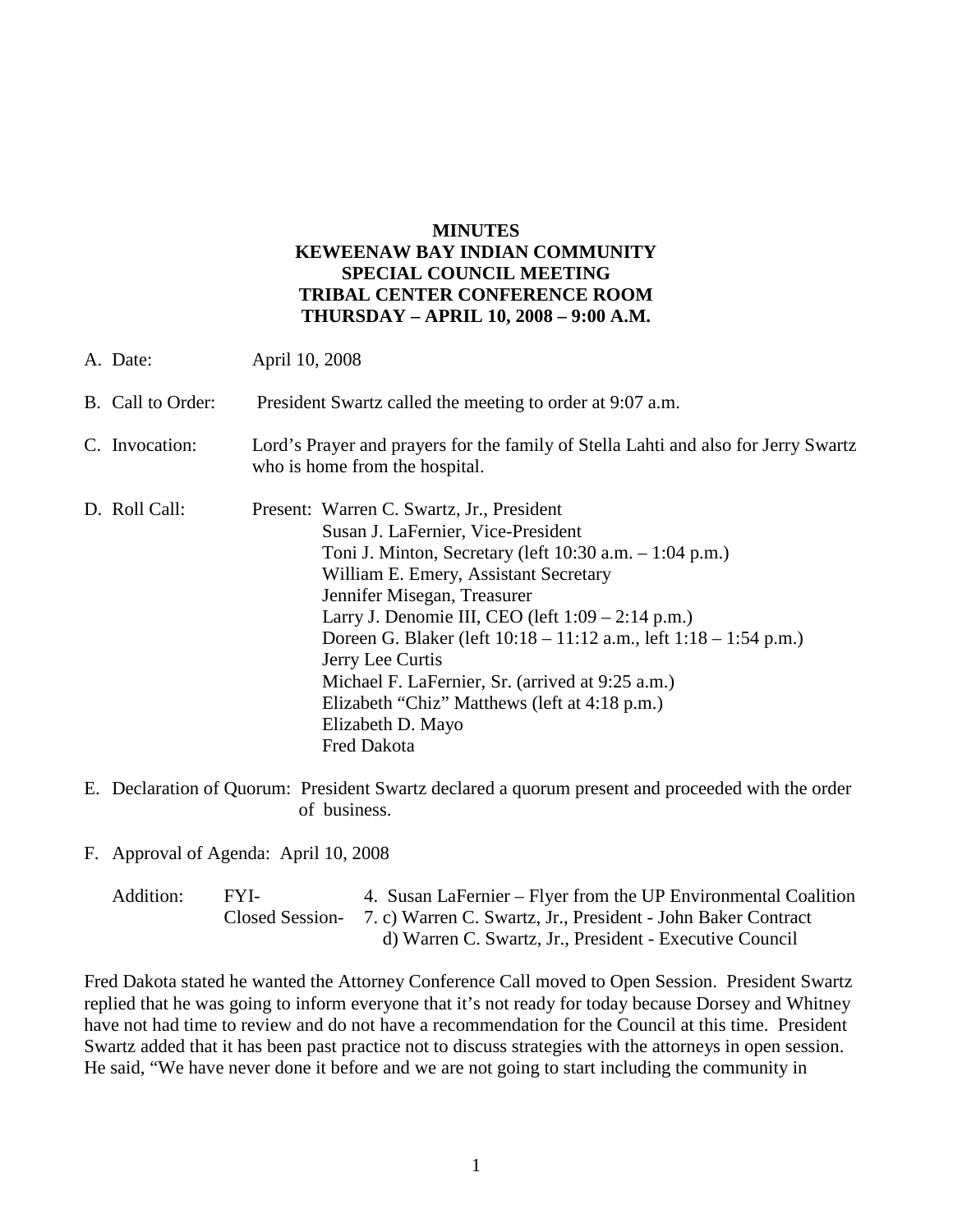discussions with our attorneys and strategizing in what we intend to do because I don't want to read about it in the L'Anse Sentinel."

Fred changed his request to be added to Closed Session under Legal Department.

Deletion: New Business- 5. a) Larry Denomie – Building Inspector Job Description Closed Session- 4. Attorney Conference Call - 2:00 p.m.

**MOTION MADE BY WILLIAM E. EMERY TO APPROVE THE AGENDA WITH THE CHANGES. SUPPORTED BY DOREEN G. BLAKER. NINE IN FAVOR (Susan J. LaFernier, Toni J. Minton, William E. Emery, Jennifer Misegan, Larry J. Denomie III, Doreen G. Blaker, Jerry Lee Curtis, Elizabeth "Chiz" Matthews, Elizabeth D. Mayo), ONE OPPOSED (Fred Dakota), ABSTAINING - 0, ONE ABSENT (Michael F. LaFernier, Sr.), MOTION CARRIED.**

### G. For Your Information:

- 1. A copy of a memo from the Personnel Office regarding Employee Assistance Program with North Star
- 2. A copy of the Quarterly Vacancy Report from the Office of the Governor
- 3. September 29, 2005 Motion regarding Departments under Enterprise Personnel Policy Book
- 4. Flyer from the UP Environmental Coalition Facing Mining: "What Rights Do Citizens and Landowners Have?" Public Forum in Marquette on April 19, 2008.

# H. Old Business:

1. Warren C. Swartz, Jr., President/Dominic Picciano – Building Inspector Issues

Chris informed the Council there were issues that he had brought to the Council's attention before the issuance of a license for the sale of alcohol for Jeff Lamson. Chris had informed the Council he did not sign the license when he was the building inspector because it was a residential application for Commercial purposes.

An electrical inspection was done by Dominic Picciano on the site and a building permit was issued for residential use, not commercial, and it is not in compliance with the Tribal Code for on-sale alcohol. Dominic requested his license be revoked. (See letter from Dominic)

Chris stated that he would speak to Jeff about this issue prior to signing the license. Susan stated that to her knowledge the inspection had not been signed, approved, completed and Chris had not yet signed it but he is open for business. Jeff has not asked for a certification of occupancy. (Which is needed for insurance purposes). Chris will call Dale Dakota and inform him to stop Jeff from selling and he will discuss the commercial lease application with him.

# **Mike LaFernier arrived at 9:25 a.m.**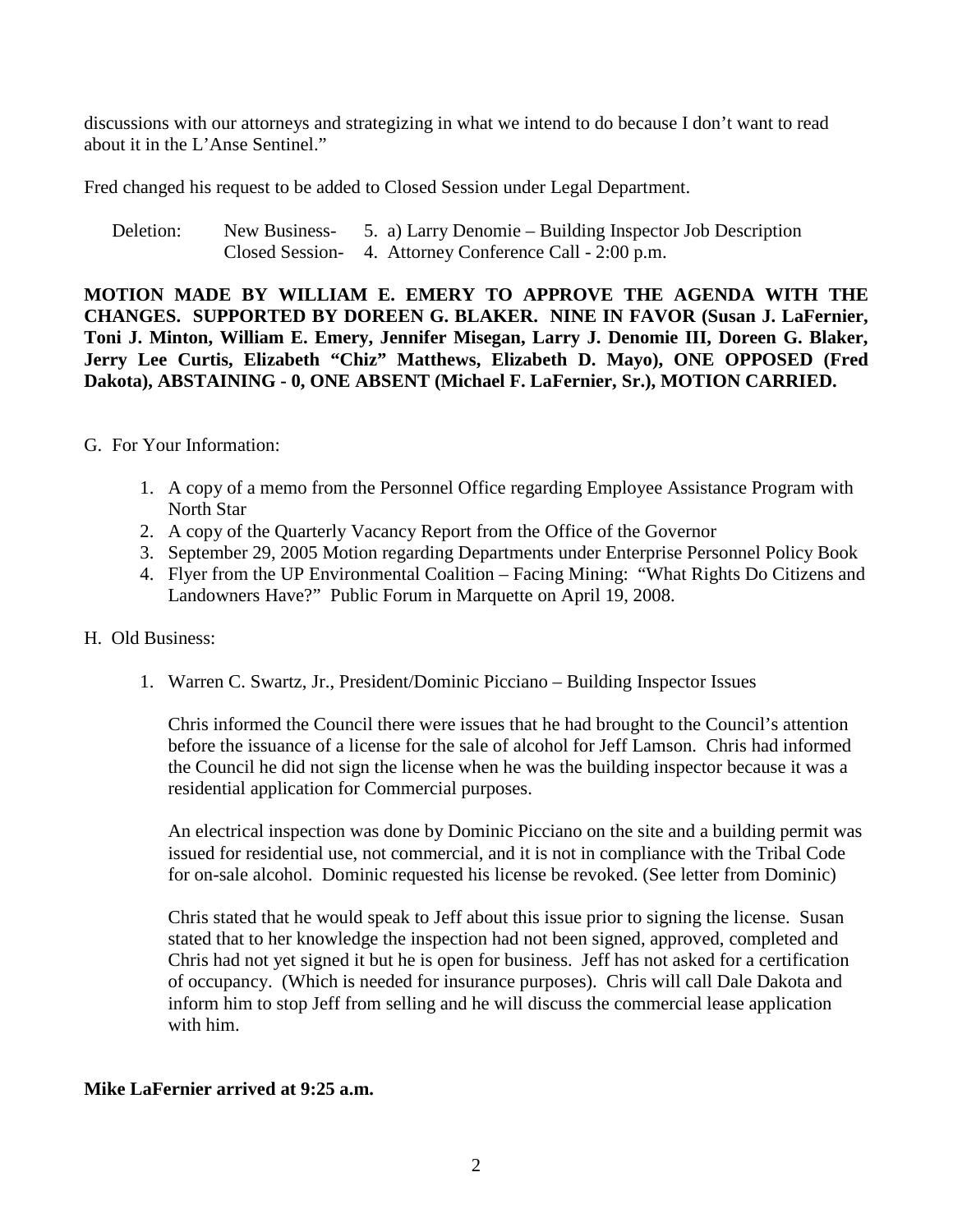- I. New Business:
	- 1. Brad Dakota, Chief Judge Expungement Process (See handout by Western MI Legal Services)

Brad stated there is no process in the code, but it can be done if Council goes through the Legislative Process. The Court could expunge only in it's own jurisdiction.

2. Cherie Dakota, Health Director/Heather Wood – Native American Nike N7 Shoes **Distribution** 

Cherie was unavailable. Heather brought samples of the Nike shoes for Council to look at. The cost of the shoes is \$45.00 and is available only through the Health Department and must be paid before the shoes are ordered. An ad will be placed in the Tribal Newsletter.

**MOTION MADE BY ELIZABETH D. MAYO TO APPROVE THE KBIC-DHHS NIKE N7 SHOE POLICY. SUPPORTED BY ELIZABETH "CHIZ" MATTHEWS. TEN IN FAVOR (Susan J. LaFernier, Toni J. Minton, William E. Emery, Jennifer Misegan, Larry J. Denomie III, Doreen G. Blaker, Jerry Lee Curtis, Elizabeth "Chiz" Matthews, Elizabeth D. Mayo, Fred Dakota), ONE OPPOSED (Michael F. LaFernier, Sr.), ABSTAINING - 0, ABSENT - 0, MOTION CARRIED.**

3. Colleen DeRoche/PowWow Committee By-Laws and Resolution KB-1600-2008 This year's Annual PowWow will be held on July 25-27, 2008.

# **Doreen Blaker left at 10:18 a.m.**

**MOTION MADE BY LARRY J. DENOMIE III TO APPROVE RESOLUTION KB-1600-2008 AND THE BY-LAWS FOR THE POWWOW COMMITTEE WITH THE TYPOGRAPHICAL ERROR CHANGES. SUPPORTED BY ELIZABETH "CHIZ" MATTHEWS. TEN IN FAVOR (Susan J. LaFernier, Toni J. Minton, William E. Emery, Jennifer Misegan, Larry J. Denomie III, Jerry Lee Curtis, Michael F. LaFernier, Sr., Elizabeth "Chiz" Matthews, Elizabeth D. Mayo, Fred Dakota), OPPOSED - 0, ABSTAINING - 0, ONE ABSENT (Doreen G. Blaker), MOTION CARRIED.**

4. Gerry Cadeau, Slots Manager – Removal and Install of Machines in Marquette Casino

**MOTION MADE BY FRED DAKOTA TO APPROVE THE REMOVAL OF SIX ATRONIC DEAL NO DEAL PARTICIPATION GAMES AND ONE IGT WHEEL OF FORTUNE GAME AND INSTALL SIX IGT INDIANA JONES PARTICIPATION GAMES AND ONE IGT WHEEL OF FORTUNE MULTI-WIN PARTICIPATION GAME IN THE MARQUETTE CASINO AS RECOMMENDED. SUPPORTED BY WILLIAM E. EMERY. TEN IN FAVOR (Susan J. LaFernier, Toni J. Minton, William E. Emery, Jennifer Misegan, Larry J. Denomie III, Jerry Lee Curtis, Michael F. LaFernier, Sr., Elizabeth "Chiz" Matthews, Elizabeth D. Mayo, Fred Dakota), OPPOSED - 0, ABSTAINING - 0, ONE ABSENT (Doreen G. Blaker), MOTION CARRIED.**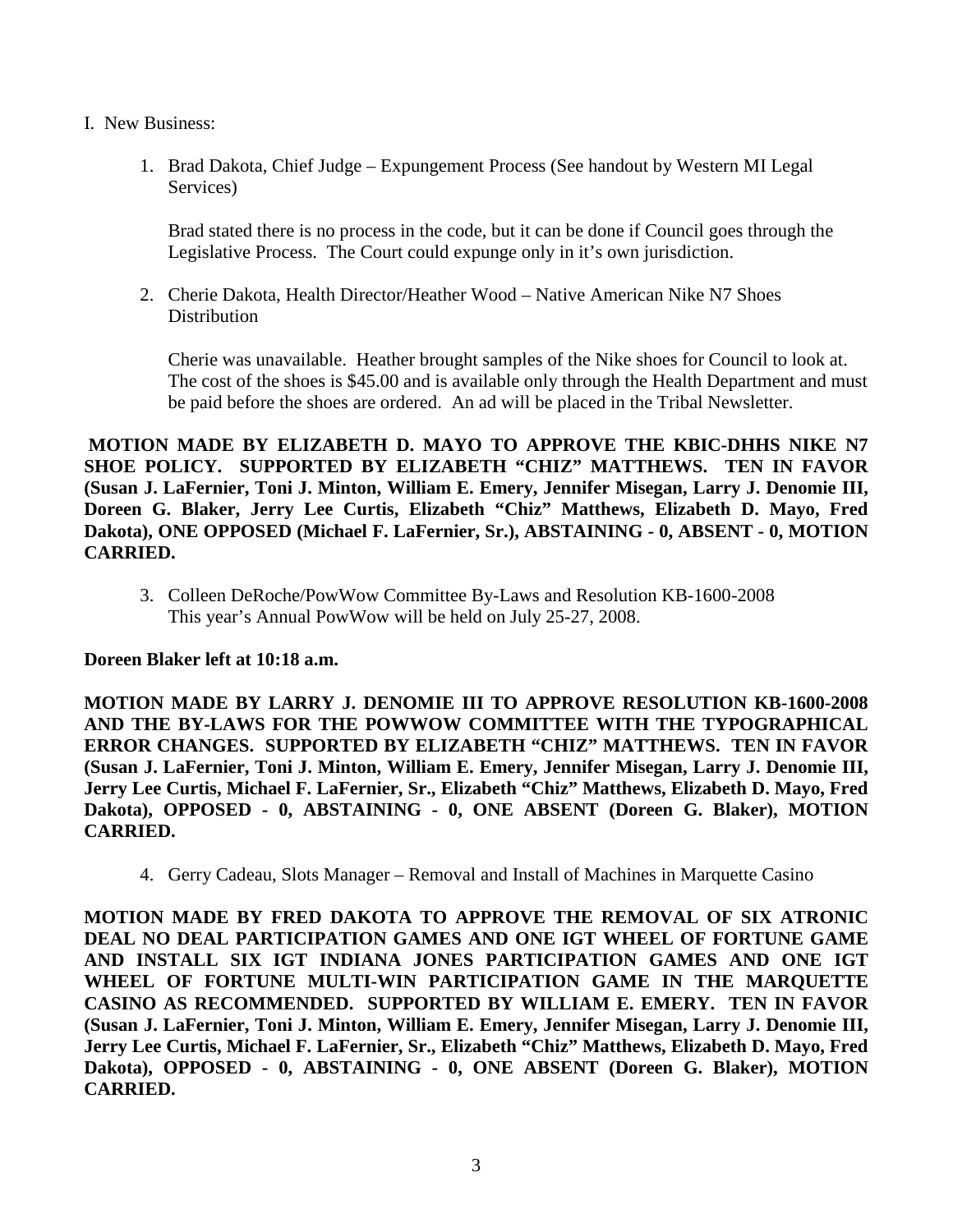Eddy Edwards, OHA Director – Eddy gave the Council information on NAHASDA with regards to the Cherokee Freedman Issue. The Congressional Black Caucus states they will oppose re-authorization of NAHASDA if a provision is not included excluding the Cherokee Nation from any federal funds unless they recognize the Black Freedmen as tribal citizens. In the end it appears the Congressional Black Caucus is going to hold all Tribes hostage for the federal block grant money from NAHASDA until this issue is resolved. Eddy is asking that if the Council has an opportunity at the NCAI meeting, to address NCAI and let them know the Tribe is opposed.

### **Break: 10:30 – 10:57 a.m.**

# **Toni Minton left at 10:30 a.m.**

5. Larry Denomie, CEO – Capital Costs for Hotel Renovation Project (See handout)

Capital expenditures were approved for the project. Larry is asking for approval to pay invoices from the hotel renovations. He stated there should have been bids and takes part of the responsibility that there were not. There will be separate costs for the new ventilation, heating and cooling systems. He will schedule another tour when the projects are completed.

#### **Doreen Blaker returned at 11:12 a.m.**

6. Todd Warner, NRD/Reggie Cadotte, GLIFWC Policy Analyst – Great Lakes Timeline and History of the Great Lakes Compact regarding levels, withdrawals, diversions of water, etc.

Four States have signed the compact. The Michigan legislature has packages of legislation under review in both the House and Senate. Todd will bring more information regarding these bills at a later date.

**MOTION MADE BY WILLIAM E. EMERY TO APPROVE \$200,949.25 FOR THE INVOICES FOR THE HOTEL RENOVATION PROJECT. SUPPORTED BY JERRY LEE CURTIS. SIX IN FAVOR (Susan J. LaFernier, William E. Emery, Jerry Lee Curtis, Elizabeth "Chiz" Matthews, Elizabeth D. Mayo, Fred Dakota), ONE OPPOSED (Jennifer Misegan), THREE ABSTAINING (Larry J. Denomie III, Doreen G. Blaker, Michael F. LaFernier, Sr.), ONE ABSENT (Toni J. Minton), MOTION CARRIED.**

7. Diana Chaudier, Chair/Election Board – Primaries (Caucus or Ballot Election)

Also present from the Election Board: James Loonsfoot, Kim Klopstein, Jeanne Kauppila, Peggy Minton and Mike Cardinal. The Election Board discussed ballot elections versus a caucus with the Council. There was also a question regarding the Marquette voters.

#### **Lunch: 12:05 – 1:04 p.m.**

#### **Toni Minton returned at 1:04 p.m.**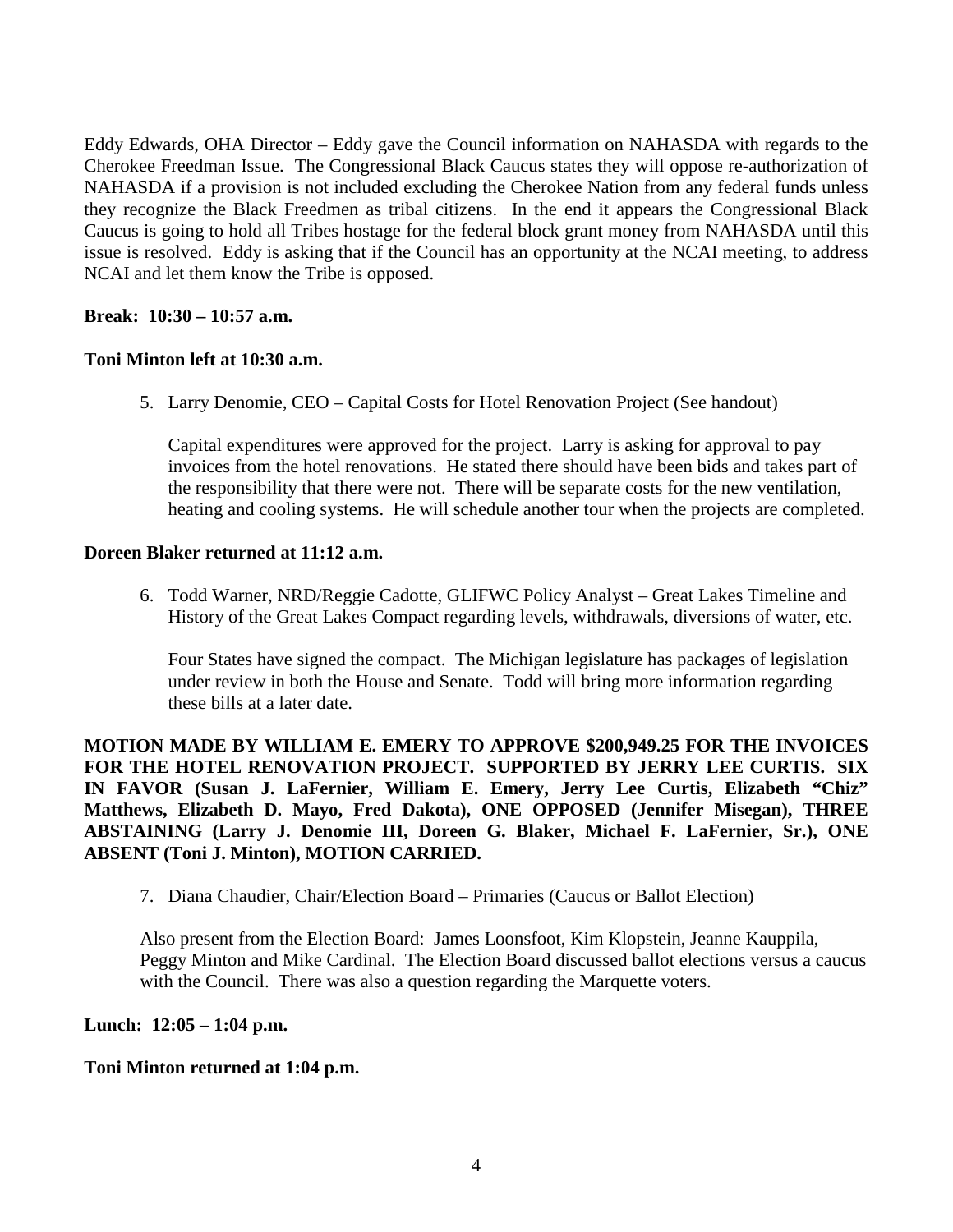#### **Larry Denomie left at 1:09 p.m.**

There was continued discussion regarding Article IV Section 4 of the Constitution regarding nominations and elections. The Section reads as follows:

Sec. 4. The L'Anse and Baraga districts shall formulate their own rules and regulations regarding nominations and candidates for the Tribal Council, such nominees being elected by majority vote of the entire tribe. Each district will be required to file the names of proposed candidates with the Tribal Secretary at least fifteen days prior to election. It shall be the duty of the Secretary of the Tribal Council to post at least ten days before election the names of all candidates for the Council.

#### **Doreen Blaker left at 1:18 p.m.**

**MOTION MADE BY WILLIAM E. EMERY TO APPROVE A SECRET BALLOT ELECTION IN BARAGA AND L'ANSE DISTRICTS WITH EACH SIDE VOTING IN THEIR OWN DISTRICT TO DECIDE AS TO WHO THEY WANT TO RUN IN THE GENERAL ELECTION AND TO HAVE THE ELECTION COMMITTEE DEVELOP PROCEDURES FOR PRIMARY ELECTIONS. SUPPORTED BY JENNIFER MISEGAN. NINE IN FAVOR (Susan J. LaFernier, Toni J. Minton, William E. Emery, Jennifer Misegan, Jerry Lee Curtis, Michael F. LaFernier, Sr., Elizabeth "Chiz" Matthews, Elizabeth D. Mayo, Fred Dakota), OPPOSED - 0, ABSTAINED - 0, TWO ABSENT (Larry J. Denomie III, Doreen Blaker), MOTION CARRIED.** 

J. Closed Session:

- 1. Kathy Mayo, RN, CDE-Edu Dale Schmeisser Contract
- 2. Cherie Dakota, Health Director Contract Health Service Budget
- 3. Jennifer Misegan, Treasurer
- 4. Larry Denomie, CEO
- 5. Susan LaFernier, Vice-President
- 6. Warren C. Swartz, Jr., President a) LP
	- b) Angela Pearson
	- c) John Baker Contract
	- d) Executive Council
- 7. John Baker, Attorney/Fred Dakota

**MOTION MADE BY MICHAEL F. LAFERNIER, SR. TO GO INTO CLOSED SESSION AT 1:30 P.M. SUPPORTED BY WILLIAM E. EMERY. SEVEN IN FAVOR (Susan J. LaFernier, Toni J. Minton, William E. Emery, Jennifer Misegan, Jerry Lee Curtis, Michael F. LaFernier, Sr., Elizabeth "Chiz" Matthews), TWO OPPOSED (Elizabeth D. Mayo, Fred Dakota), ABSTAINED - 0, TWO ABSENT (Larry J. Denomie III, Doreen Blaker), MOTION CARRIED.** 

**Doreen Blaker returned at 1:54 p.m.**

**Larry Denomie returned at 2:14 p.m.**

**Break: 2:15 – 2:30 p.m.**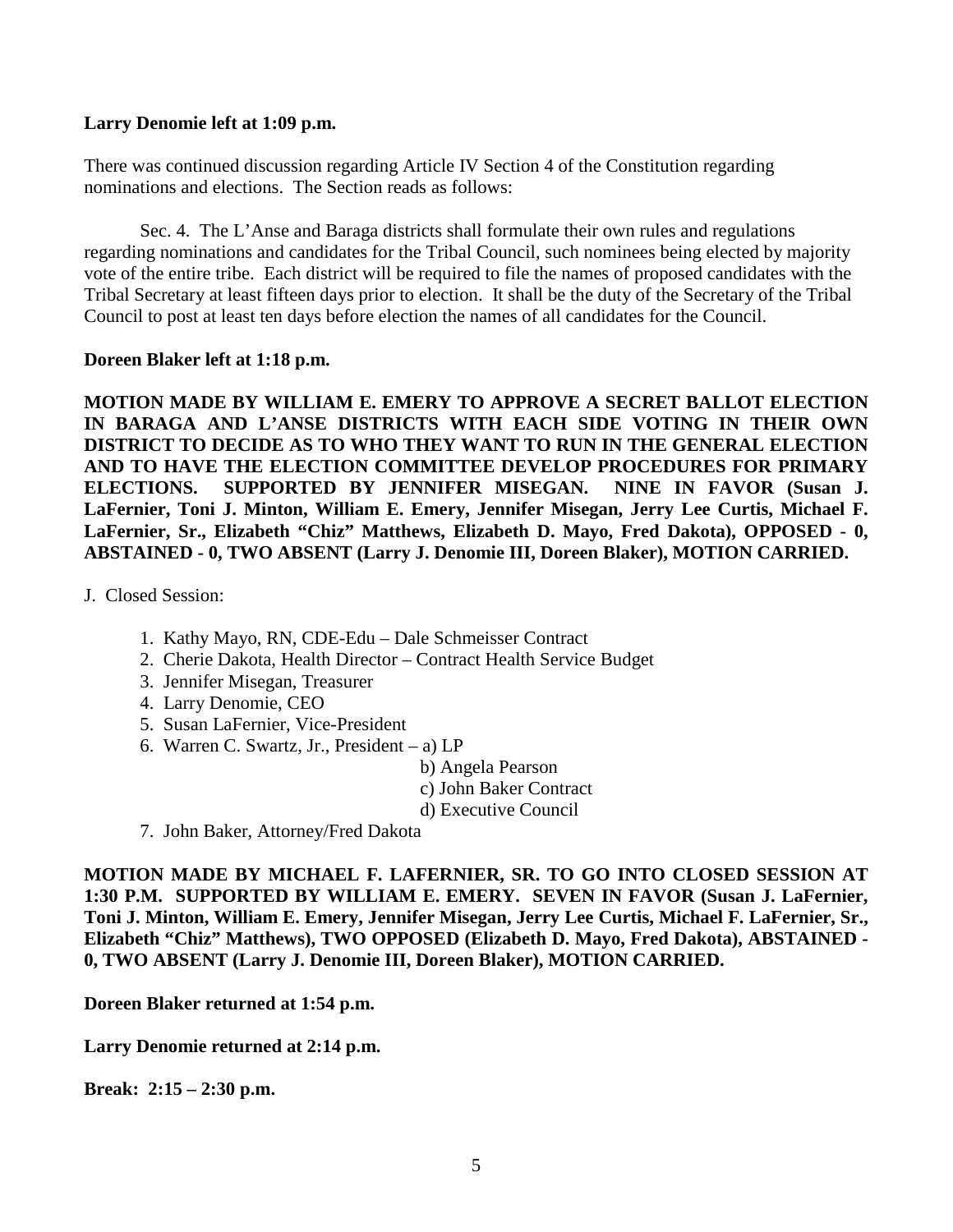**Break: 4:18 – 4:28 p.m.**

**Chiz Matthews left at 4:18 p.m.**

**MOTION MADE BY ELIZABETH D. MAYO TO GO INTO OPEN SESSION AT 5:32 P.M. SUPPORTED BY JENNIFER MISEGAN. NINE IN FAVOR (Toni J. Minton, William E. Emery, Jennifer Misegan, Larry J. Denomie III, Doreen Blaker, Jerry Lee Curtis, Michael F. LaFernier, Sr., Elizabeth D. Mayo, Fred Dakota), ONE OPPOSED (Susan J. LaFernier), ABSTAINED - 0, ONE ABSENT (Elizabeth "Chiz" Matthews), MOTION CARRIED.** 

**MOTION MADE BY JENNIFER MISEGAN TO APPROVE A \$300.00 DONATION TO THE BHK CHILD DEVELOPMENT CENTER AND KBIC PRE-PRIMARY PROGRAM FOR A FIELD TRIP TO THE MARQUETTE CHILDREN'S MUSEUM FOR 26 CHILDREN. SUPPORTED BY MICHAEL F. LAFERNIER, SR. TEN IN FAVOR (Susan J. LaFernier, Toni J. Minton, William E. Emery, Jennifer Misegan, Larry J. Denomie III, Doreen Blaker, Jerry Lee Curtis, Michael F. LaFernier, Sr., Elizabeth D. Mayo, Fred Dakota), OPPOSED – 0, ABSTAINED - 0, ONE ABSENT (Elizabeth "Chiz" Matthews), MOTION CARRIED.** 

**MOTION MADE BY ELIZABETH D. MAYO TO APPROVE DALE SCHMEISSER'S SERVICE AGREEMENT FOR THE DIABETES PROGRAM. SUPPORTED BY JENNIFER MISEGAN. TEN IN FAVOR (Susan J. LaFernier, Toni J. Minton, William E. Emery, Jennifer Misegan, Larry J. Denomie III, Doreen Blaker, Jerry Lee Curtis, Michael F. LaFernier, Sr., Elizabeth D. Mayo, Fred Dakota), OPPOSED - 0, ABSTAINED - 0, ONE ABSENT (Elizabeth "Chiz" Matthews), MOTION CARRIED.** 

**MOTION MADE BY ELIZABETH D. MAYO TO APPROVE UP TO \$1500.00 FOR ANGELA PEARSON PAYABLE TO HER VENDORS. SUPPORTED BY FRED DAKOTA. TEN IN FAVOR (Susan J. LaFernier, Toni J. Minton, William E. Emery, Jennifer Misegan, Larry J. Denomie III, Doreen Blaker, Jerry Lee Curtis, Michael F. LaFernier, Sr., Elizabeth D. Mayo, Fred Dakota), OPPOSED - 0, ABSTAINED - 0, ONE ABSENT (Elizabeth "Chiz" Matthews), MOTION CARRIED.** 

**MOTION MADE BY ELIZABETH D. MAYO TO ADD MARQUETTE TO THE L'ANSE DISTRICT FOR THE PRIMARY BALLOT ELECTION PROCESS. SUPPORTED BY FRED DAKOTA. FIVE IN FAVOR (Doreen Blaker, Jerry Lee Curtis, Michael F. LaFernier, Sr., Elizabeth D. Mayo, Fred Dakota), FOUR OPPOSED (Susan J. LaFernier, Toni J. Minton, William E. Emery, Jennifer Misegan), ONE ABSTAINED (Larry J. Denomie III), ONE ABSENT (Elizabeth "Chiz" Matthews), MOTION CARRIED.** 

President Swartz stated the motion was out of order because it was unconstitutional, but a vote was taken.